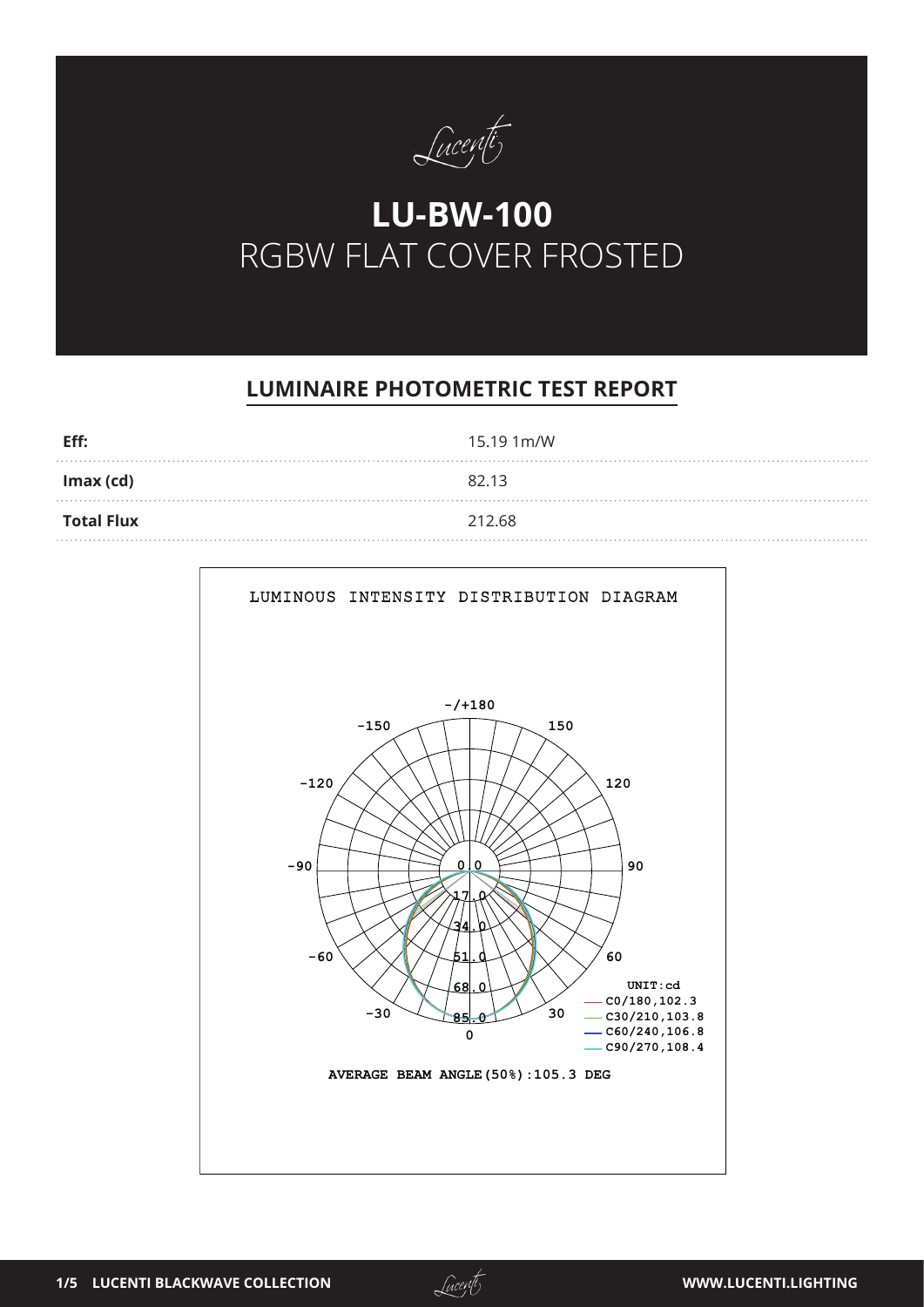#### **ISOCANDELA DIAGRAM**



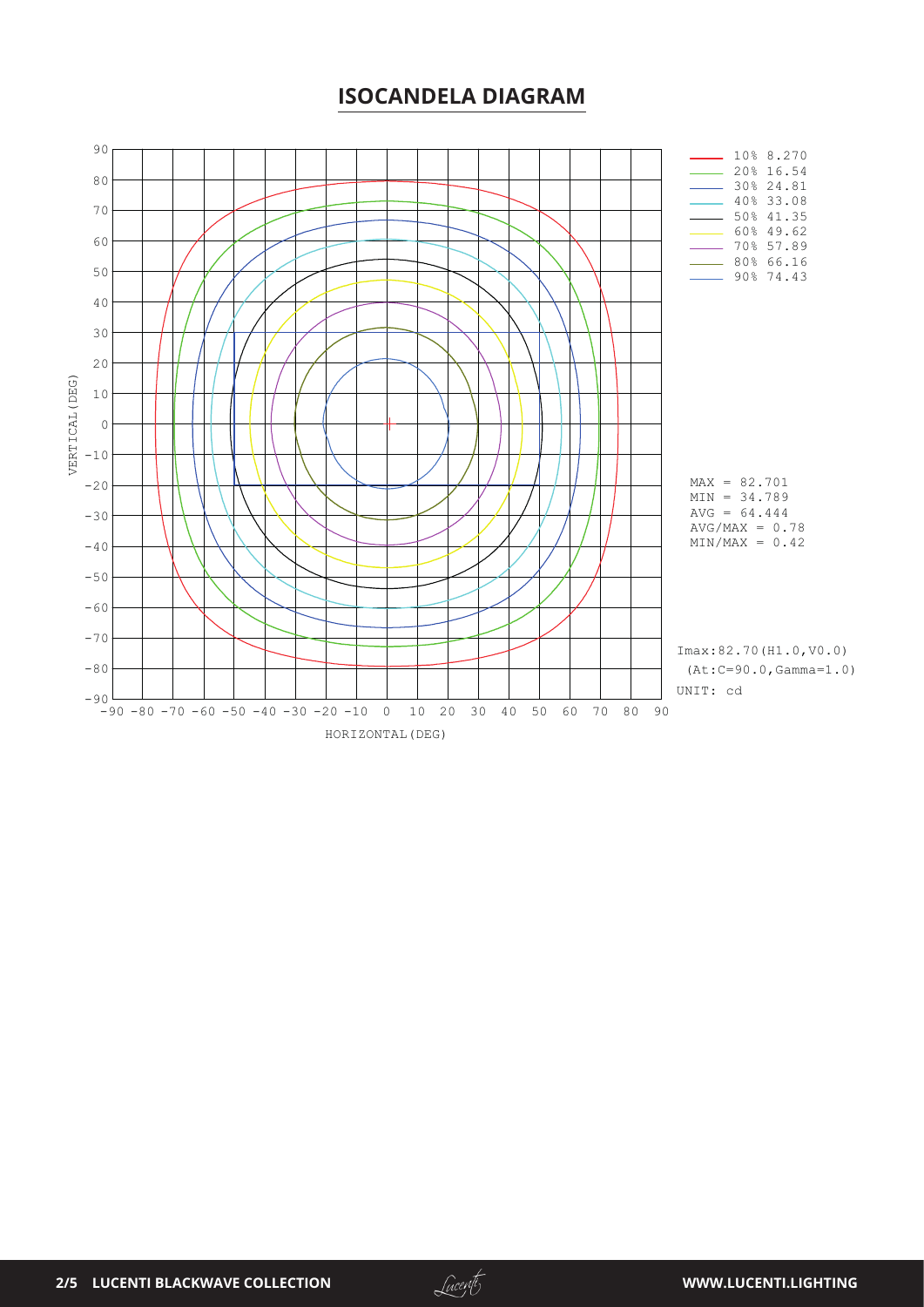### **AAI FIGURE**



**NOTE:** The Curves indicate the illuminated area and the average illumination when the luminaire is at different distance.

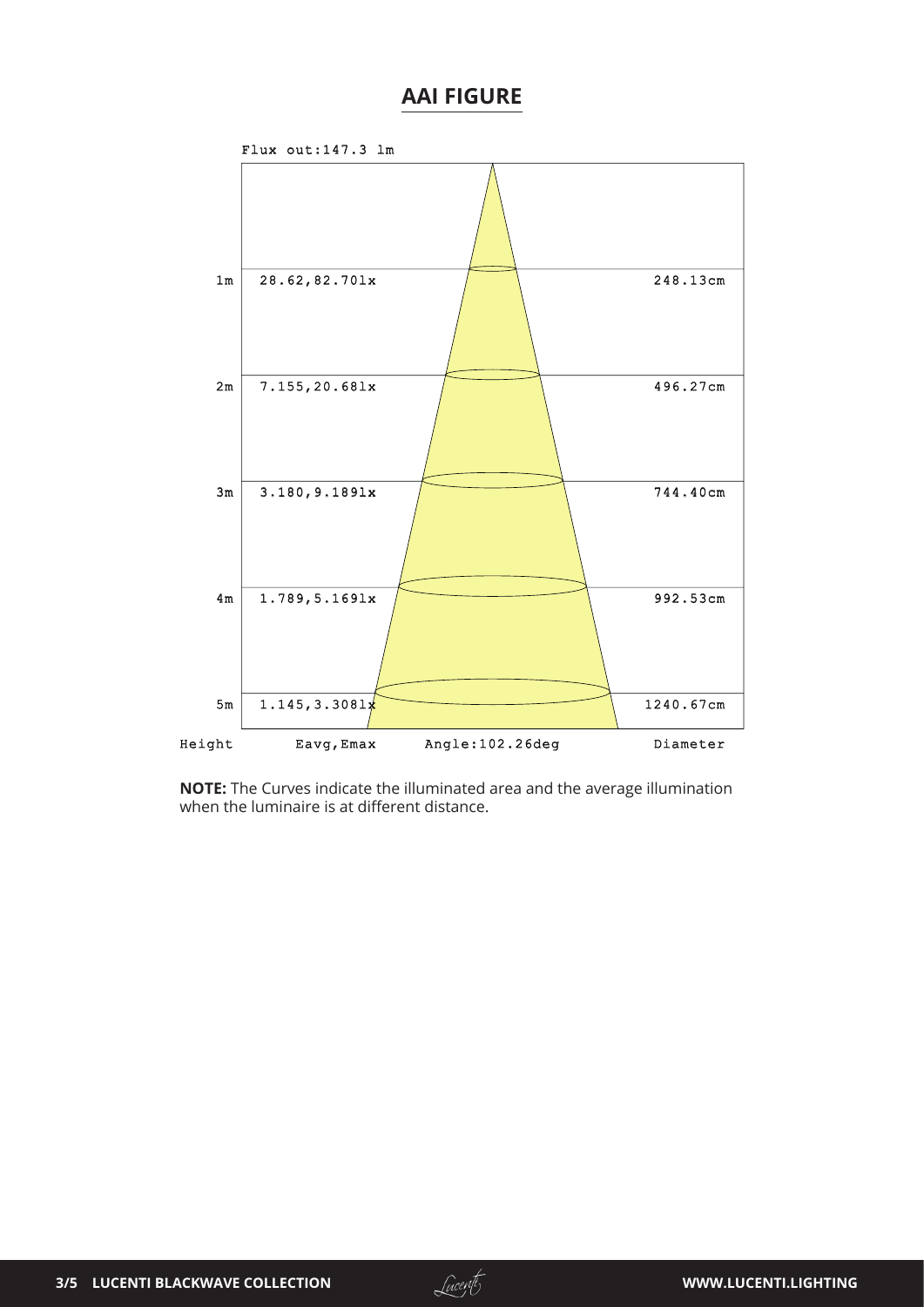### **ISOLUX DIAGRAM**